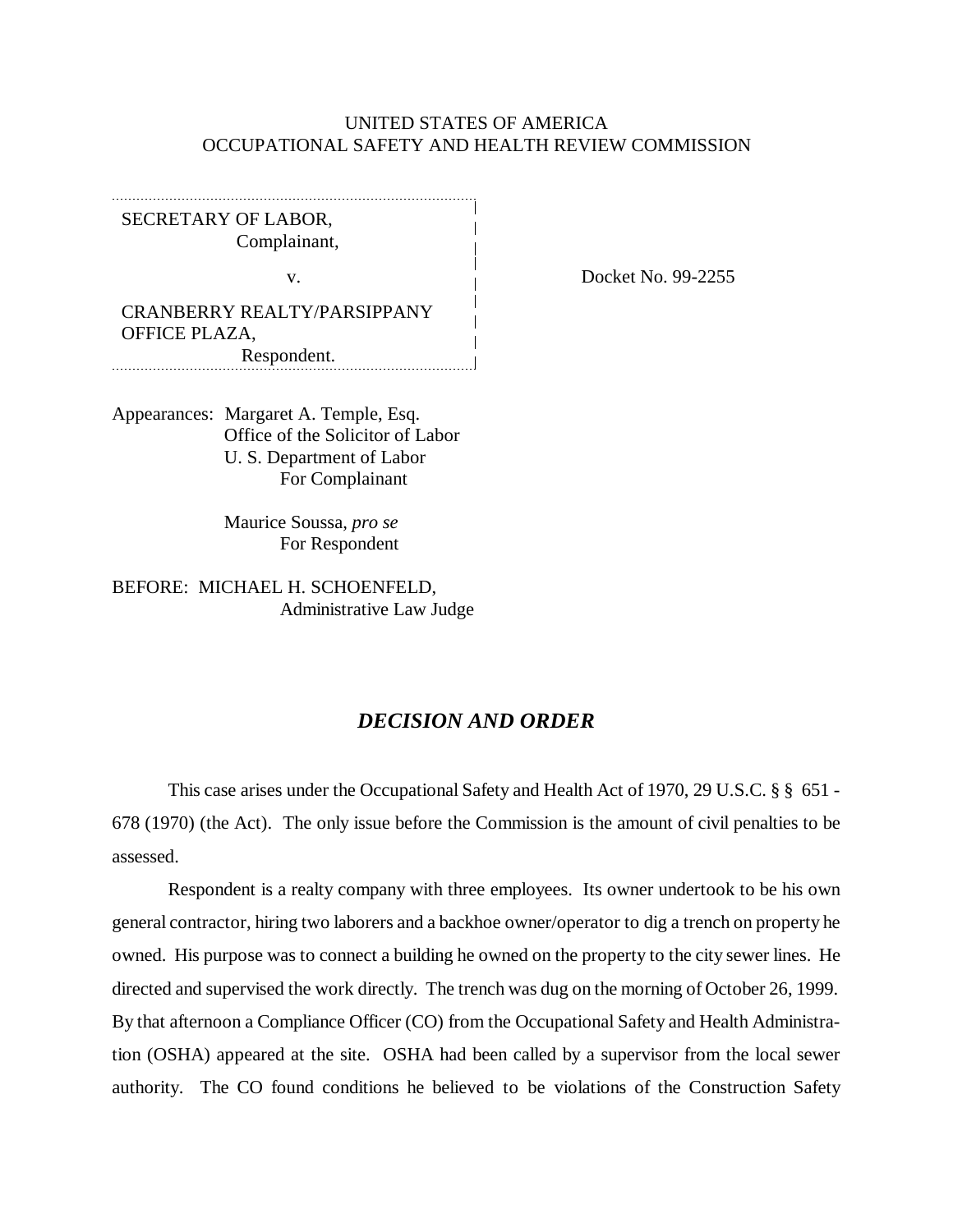Standards. It is alleged that Respondent failed to have a competent person inspect the trench (29 C.F.R. § 1926.651(k)(1)) and that there was no adequate protection against cave-ins (29 C.F.R. § 1926.652(a)(1)). The Secretary seeks penalties of \$1,400.00 and \$7,000.00, respectively, for the two violations.

Complainant's witnesses at the May 16, 2000, hearing in Newark, New Jersey, provided reliable and unrebutted evidence that Respondent was engaging in construction, that the trench was more than 5 feet deep, that it was in soil which required protection against cave-ins, that such protection was lacking, that employees were exposed to the conditions and that Respondent knew of the conditions. Thus, Complainant has made a *prime facie* case for both violations.

Respondent seeks not to refute the existence or classifications of the violations but asks for a reduction in the penalties sought by the Secretary.

 The four factors to be considered in determining appropriate penalties are the size of the employer's business, the gravity of the violation, the good faith of the employer and the employer's prior history with OSHA. Each element is considered below.

Respondent is not in the construction business but has undertaken at least one other building project. Respondent's size is exceedingly small. It employs only three people and those doing the construction work were hired solely for that job. The gravity of the violation of a trench left unprotected and subject to possible to collapse cannot be taken lightly since trench collapse represents a very significant danger to those in the trench. As Complainant's summary pointed out, "it only takes one minute to have a cave-in." (Tr. 66) Yet, only one, or perhaps two, employees were in the trench for a short period of time. The trench was open for considerably less than one day. As to good faith, Respondent's displeasure with the activities of OSHA and the inspection of his work site were improperly taken by the CO as a demonstration of a "lack of responsibility or poor attitude."(Tr. 42-51) An employer's annoyance with an OSHA inspection is irrelevant to its dedication to employee safety. Moreover, there is no evidence that Respondent sought to delay, sidetrack or prevent the inspection by the CO. Respondent's good faith towards employee safety is, however, called into question by the evidence that he was warned of the need for cave-in protection by the utility supervisor and apparently did nothing. Lastly, Complainant's failure to give Respondent any reduction or credit based on its history is unacceptable. There is some indication that on a prior